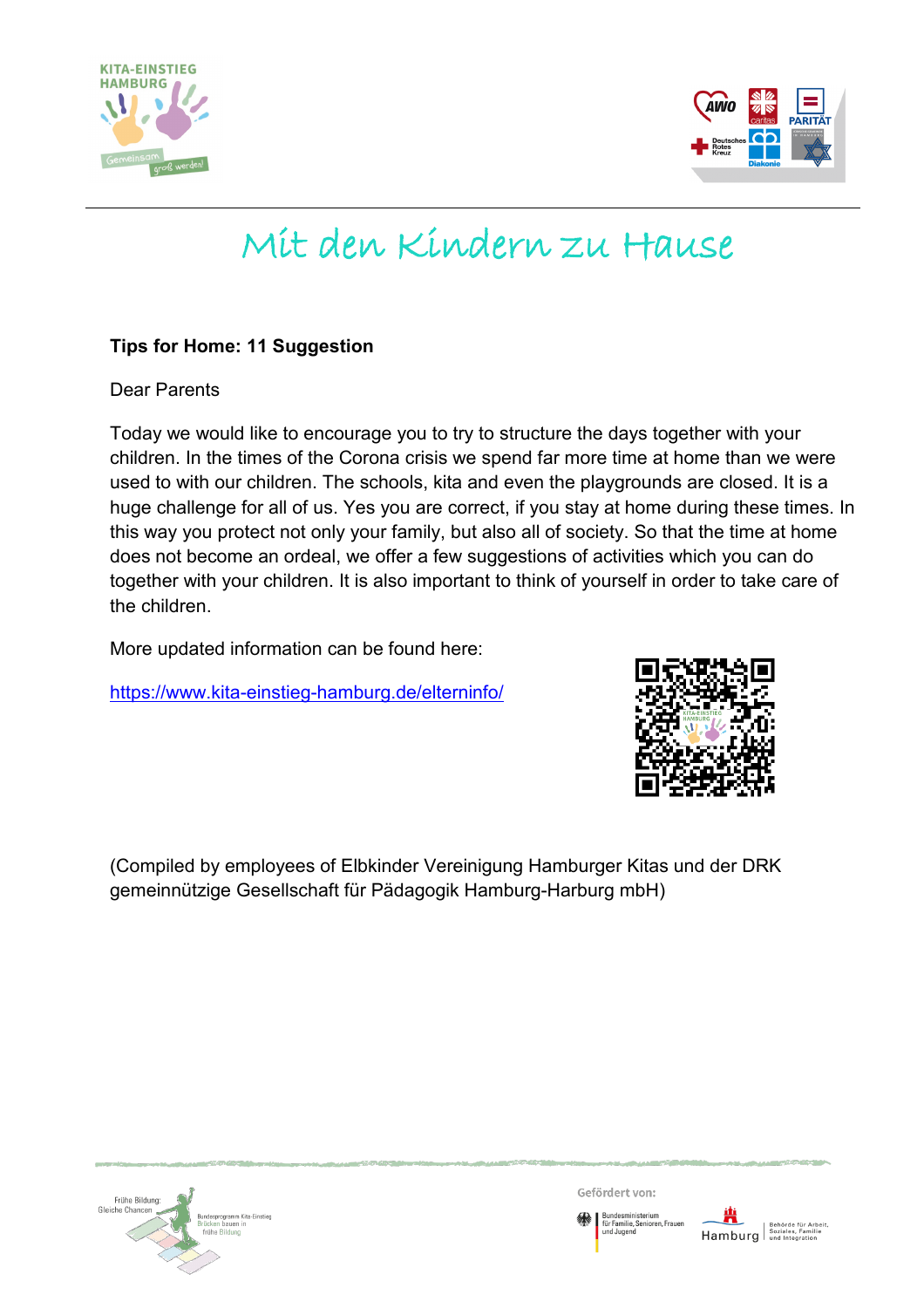



MONTAG

# **1.Create a daily routine**

Children need structure in their daily routine, so that they feel safe and secure and be able to orientate themselves in the daily routine. At Kita almost everything is structured and the children usually know exactly what is coming next. Create a daily routine together with your child. Sit at the table together with your child and map out how the next day is going to be and draw together everything which you planned for the next day.

# **2. Morning circle**

Play with your child and the whole family in the morning circle. Ask them what do they do in morning circle? Which greeting song do you sing? Get the cuddly toy, if it is possible and put it also in the circle. Your child can also include his/her favorite cuddly toy in the circle. And the whole things get a little more varied and exciting.

# **3. day to day**

Try to involve your childern in the housework. Bake a cake, bread or cookies together and create a mealplan. Distribute the table duties, hang dry laundry together, or tidy up the dishwasher together. Usualy the children like to participate in the community. If not, be mild.

#### **4. create certain space**

Build caves where your children can live in. It is fun. Whether a palace, a fire station, or a tent the imagination knows no limit. With blankets, pillows, cartons, chairs and with whatelse you will find, try to build a cave. These caves like to invite you to play or to read in them. And who knows, probably they will sleep over together in the cave.



Gefördert von:

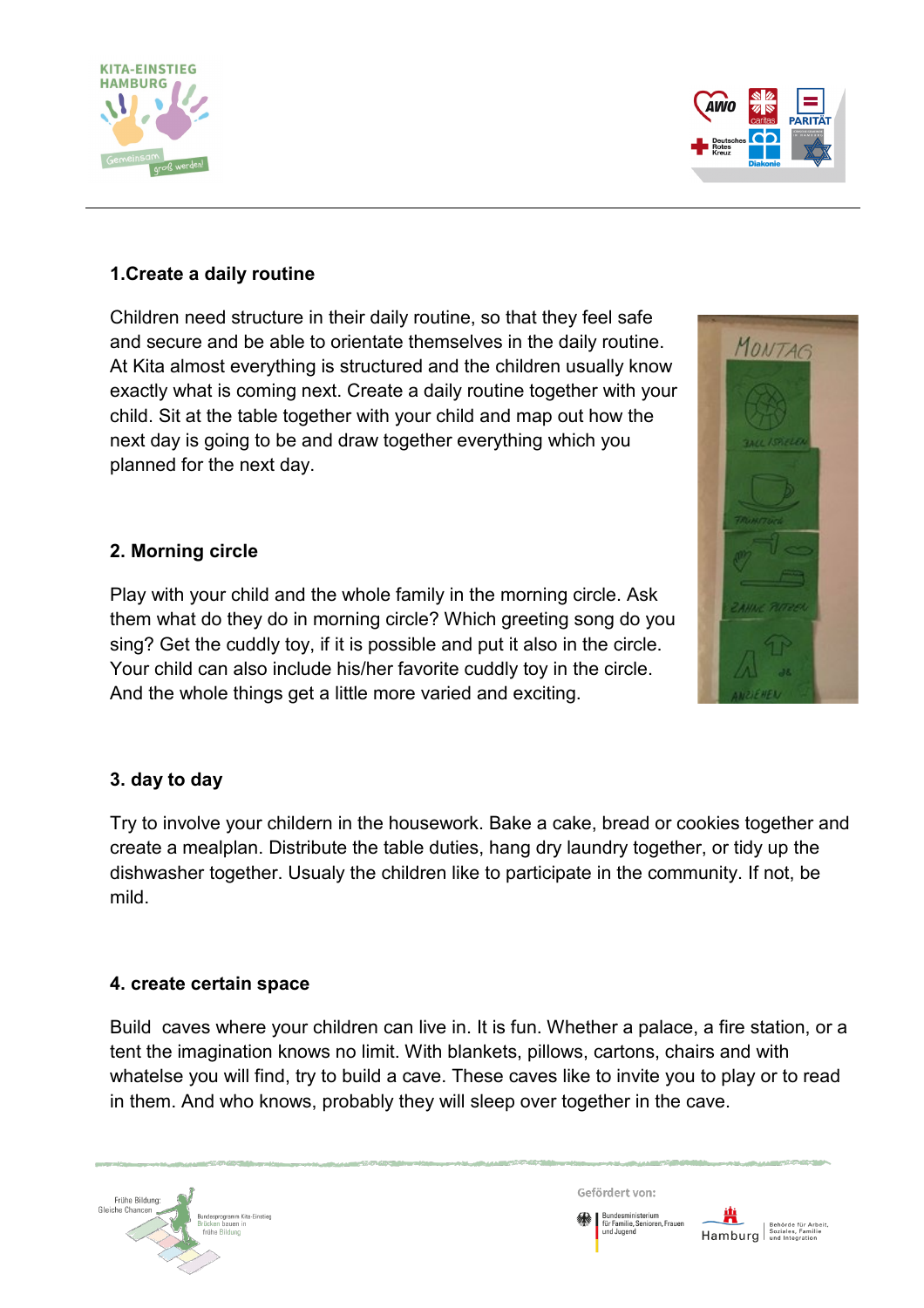



### **5. portfolio folder for home**

At the Kita your child has a folder where the development steps are documented. Their paintings, pictures and many other things are also filed. Use the time and try to bring the kita's structure home. Create with your child a portfolio for home. Paint it or stick it on in the way that your child likes. Talk to your child about what he would like to do with the folder. At the end of each day you can tell each other what you have done that day. You and your child can also add pictures, photos or other things like that in the folder.

#### **6. Obstacle course**

Children need a lot of exercise – right now specialy it is important for children to run and push themselves to the limit. Let the childeren spend their creative energy on active activities. Tell the children only which furniture can not be used. so the children can run, build up, and overcome the obstacles and disassemble.

#### **7. Daily Sport hours**

Everyday at 9 am there is a 30 minute sport session for kita children at Alba Berlin. It is a good start to the day! At 10 am follows the 45 minute sport session for elementary kids. The sport lesson can be found here:

<https://www.youtube.com/albaberlin>

#### **8. Music hours**

The Lütte school Hamburg likes to sweeten the time for all children at home and regularly listen to songs on youtube. Songs to sing along and to dance to. At that time you can agree upon a song choice with your children!

[https://www.youtube.com/channel/UC9X\\_hrkGra3xBgCd048ML4Q](https://www.youtube.com/channel/UC9X_hrkGra3xBgCd048ML4Q)

Also Julia Miller invites you everyday to a music lesson. It runs always at 6 pm. Since most of the children have dinner at this time, it could also be recorded and watched at a better time.



Gefördert von: